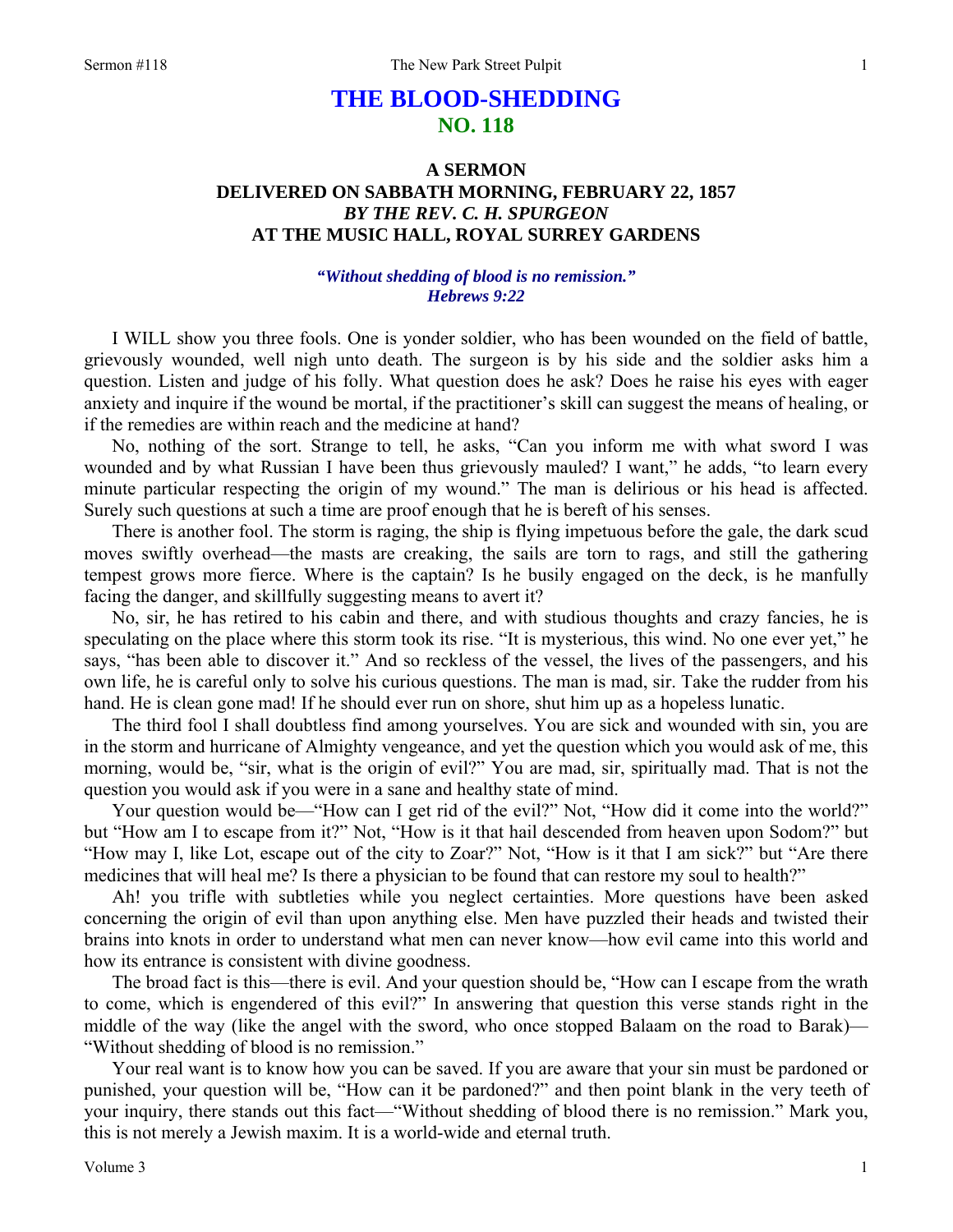It pertains not to the Hebrews only, but to the Gentiles likewise. Never in any time, never in any place, never in any person, can there be remission apart from shedding of blood. This great fact, I say, is stamped on nature. It is an essential law of God's moral government. It is one of the fundamental principles which can neither be shaken nor denied. Never can there be any exception to it.

It stands the same in every place throughout all ages—"Without shedding of blood there is no remission." It was so with the Jews. They had no remission without the shedding of blood. Some things under the Jewish law might be cleansed by water or by fire, but in no case where absolute sin was concerned was there ever purification without blood—teaching this doctrine, that blood, and blood alone, must be applied for the remission of sin.

Indeed the very heathen seems to have an inkling of this fact. Do not I see their knives gory with the blood of victims? Have I not heard horrid tales of human immolations, of holocausts, of sacrifices? And what mean these, but that there lies deep in the human breast, deep as the very existence of man, this truth—"that without shedding of blood there is no remission."

And I assert once more, that even in the hearts and consciences of my hearers there is something which will never let them believe in remission apart from a shedding of blood. This is the grand truth of Christianity and it is a truth which I will endeavor now to fix upon your memory. And may God by His grace bless it to your souls. "Without shedding of blood is no remission."

First, let me show you the blood-shedding, before I begin to dwell upon the text. Is there not a special blood-shedding meant? Yes, there was a shedding of most precious blood, to which I must forthwith refer you. I shall not now tell you of massacres and murders, nor of rivers of blood of goats and rams.

There was a blood-shedding once, which did outrival all other shedding of blood by far. It was a man—a God—that shed His blood at that memorable season. Come and see it. Here is a garden dark and gloomy. The ground is crisp with the cold frost of midnight. Between those gloomy olive trees I see a man, I hear Him groan out His life in prayer.

Hearken angels, hearken men, and wonder. It is the Savior groaning out His soul! Come and see Him. Behold His brow! O heavens! Drops of blood are streaming down His face and from His body. Every pore is open and it sweats! but not the sweat of men that toil for bread. It is the sweat of one that toils for heaven—He "sweats great drops of blood"!

That is the blood-shedding, without which there is no remission. Follow that man further. They have dragged Him with sacrilegious hands from the place of His prayer and His agony, and they have taken Him to the hall of Pilate. They seat Him in a chair and mock Him. A robe of purple is put on His shoulders in mockery. And mark His brow—they have put about it a crown of thorns and the crimson drops of gore are rushing down His cheeks!

Ye angels! the drops of blood are running down His cheeks! But turn aside that purple robe for a moment. His back is bleeding. Tell me, demons who did this. They lift up the thongs, still dripping clots of gore. They scourge and tear His flesh, and make a river of blood to run down His shoulders! That is the shedding of blood without which there is no remission.

Not yet have I done—they hurry Him through the streets. They fling Him on the ground. They nail His hands and feet to the transverse wood, they hoist it in the air, they dash it into its socket, it is fixed, and there He hangs the Christ of God. Blood from His head, blood from His hands, blood from His feet! In agony unknown He bleeds away His life. In terrible throes He exhausts His soul.

"Eloi, Eloi, lama sabacthani." And then see! they pierce His side, and forthwith runs out blood and water. This is the shedding of blood, sinners and saints. This is the awful shedding of blood, the terrible pouring out of blood, without which for you and for the whole human race, there is no remission.

I have then, I hope, brought my text fairly out—without this shedding of blood there is no remission. Now I shall come to dwell upon it more particularly.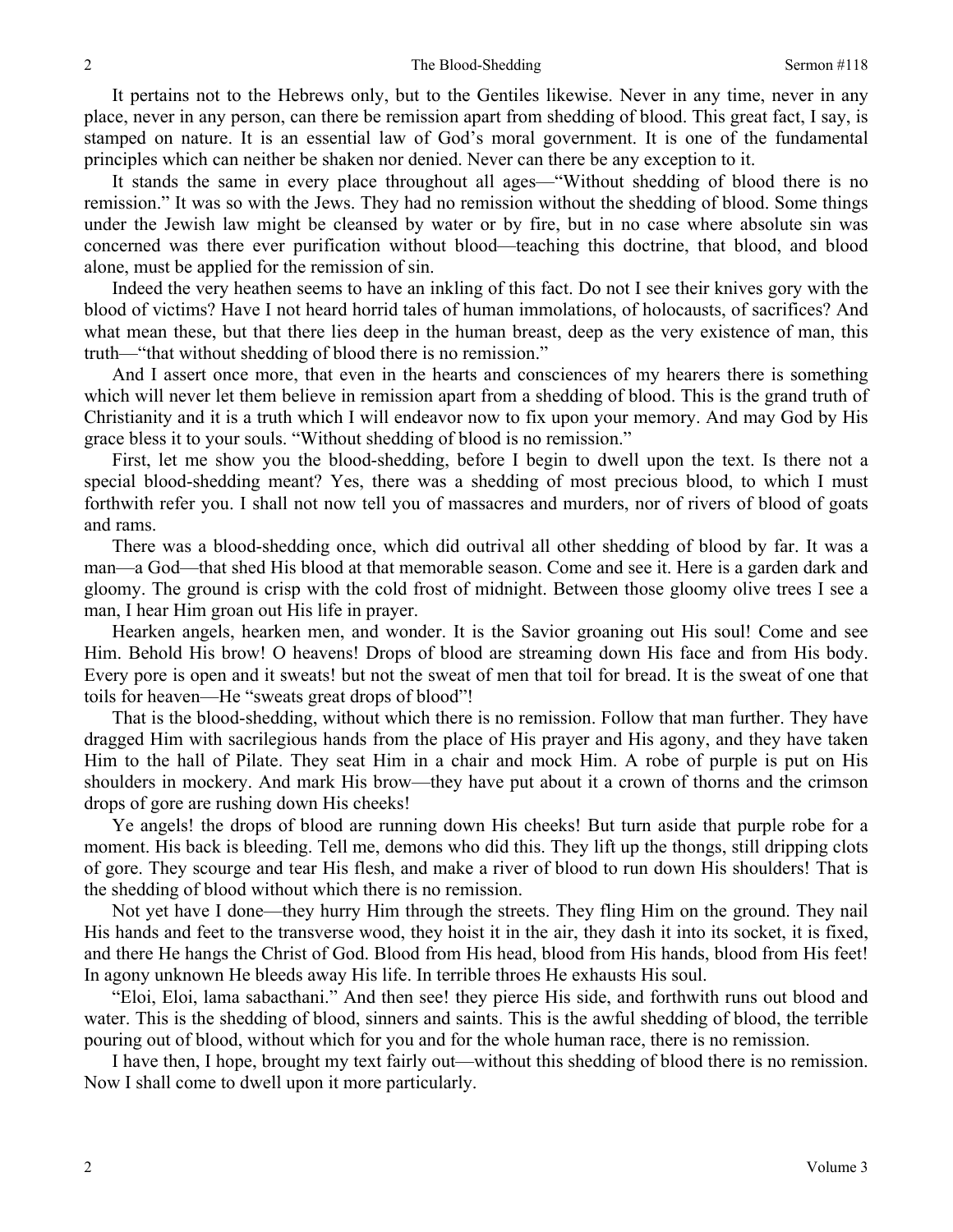Why is it that this story does not make men weep? I told it ill, you say. Ay, so I did. I will take all the blame. But sirs, if it were told as ill as men could speak, were our hearts what they should be, we should bleed away our lives in sorrow.

Oh! it was a horrid murder. It was not an act of regicide. It was not the deed of a fratricide or of a parricide. It was—what shall I say?—I must make a word—a deicide. The killing of a God—the slaying of Him who became incarnate for our sins. Oh, if our hearts were but soft as iron, we must weep. If they were but tender as the marble of the mountains, we would shed great drops of grief.

But they are harder than the nether millstone. We forget the griefs of Him that died this ignominious death, we pity not His sorrows, nor do we account the interest we have in Him as though He suffered and accomplished all for us. Nevertheless, here stands the principle—"Without shedding of blood is no remission."

Now, I take it, there are two things here. First, there is *a negative expressed*—"No remission without shedding of blood." And then there is *a positive implied*, forsooth, with shedding of blood there is remission.

**I.** First, I say, here is A NEGATIVE EXPRESSION—there is no remission without blood—without the blood of Jesus Christ.

This is of divine authority. When I utter this sentence, I have divinity to plead. It is not a thing which you may doubt or which you may believe. It must be believed and received, otherwise you have denied the Scriptures and turned aside from God.

Some truths I utter, perhaps, have little better basis than my own reasoning and inference, which are of little enough value. But this I utter, not with quotations from God's Word to back up my assertion, but from the lips of God Himself. Here it stands in great letters, "There is no remission." So divine its authority.

Perhaps you will kick at it—but remember, your rebellion is not against me, but against God. If any of you reject this truth, I shall not controvert. God forbid I should turn aside from proclaiming His Gospel to dispute with men. I have God's irrevocable statute to plead—here it stands—"Without shedding of blood there is no remission."

You may believe or disbelieve many things the preacher utters. But this you disbelieve at the peril of your souls. It is God's utterance—will you tell God to His face you do not believe it? That were impious. The negative is divine in its authority—bow yourselves to it and accept its solemn warning.

But some men will say that God's way of saving men, by shedding of blood, is a cruel way, an unjust way, an unkind way, and all kinds of things they will say of it. Sirs, I have nothing to do with your opinion of the matter. It is so. If you have any faults to find with your Maker, fight your battles out with Him at last.

But take heed before you throw the gauntlet down. It will go ill with a worm when he fights with his Maker, and it will go ill with you when you contend with Him. The doctrine of atonement, when rightly understood and faithfully received, is delightful, for it exhibits boundless love, immeasurable goodness, and infinite truth. But to unbelievers it will always be a hated doctrine. So it must be, sirs. You hate your own mercies. You despise your own salvation. I tarry not to dispute with you—I affirm it in God's name—"Without shedding of blood there is no remission."

And note how *decisive this is in its character*—"Without shedding of blood there is no remission." "But sir, can't I get my sins forgiven by my repentance? If I weep, and plead, and pray, will not God forgive me for the sake of my tears?" "No remission," says the text, "without shedding of blood."

"But sir, if I never sin again and if I serve God more zealously than other men, will He not forgive me for the sake of my obedience?" "No remission," says the text, "without shedding of blood." "But sir, may I not trust that God is merciful and will forgive me without the shedding of blood?" "No," says the text, "without shedding of blood there is no remission." None whatever.

It cuts off every other hope. Bring your hopes here, and if they are not based in blood and stamped with blood, they are as useless as castles in the air and dreams of the night. "There is no remission," says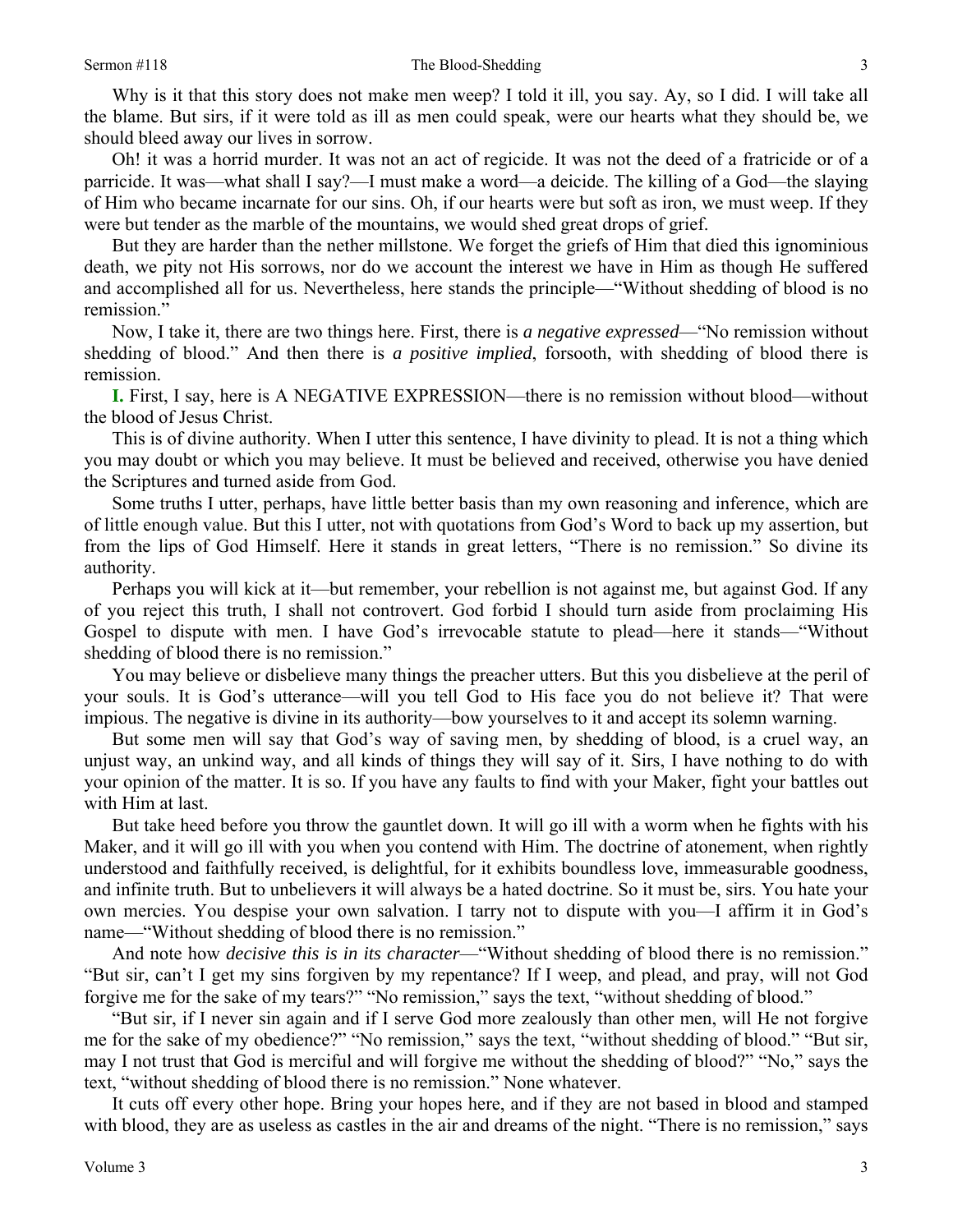the text, in positive and plain words. And yet men will be trying to get remission in fifty other ways, until their special pleading becomes as irksome to us as it is useless for them.

Sirs, do what you like, say what you please, but you are as far off remission when you have done your best, as you were when you began, except you put confidence in the shedding of our Savior's blood, and in the blood-shedding alone, for without it there is no remission.

And note again how *universal it is in its character*. "What! I may not get remission without bloodshedding?" says the king, and he comes with a crown on his head. "May not I in all my robes, with this rich ransom, get pardon without the blood-shedding?" "None," is the reply. "None."

Forthwith comes the wise man, with a number of letters after his name—"Can I not get remission by these grand titles of my learning?" "None, none." Then comes the benevolent man—"I have dispersed my money to the poor and given my bounty to feed them—shall not I get remission?" "None," says the text, "Without shedding of blood there is no remission."

How this puts everyone on a level! My Lord, you are no bigger than your coachman. Sir, squire, you are no better off than John who ploughs the ground. Minister, your office does not serve you with any exemption—your poorest hearer stands on the very same footing. "Without shedding of blood there is no remission." No hope for the best, any more than for the worst, without this shedding of blood.

Oh! I love the Gospel, for this reason among others, because it is such a leveling Gospel. Some persons do not like a leveling Gospel. Nor would I, in some senses of the word. Let men have their rank, and their titles, and their riches, if they will. But I do like, and I am sure all good men like, to see rich and poor meet together and feel that they are on a level. The Gospel makes them so.

It says, "Put away your moneybags, they will not procure you remission. Roll up your diploma, that will not get you remission. Forget your farm and your park, they will not get you remission. Just cover up that escutcheon, that coat of arms will not get you remission. Come, you ragged beggars, filthy offscouring of the world, penniless. Come hither, here is remission as much for you, ill-bred and illmannered though you be, as for the noble, the honorable, the titled, and the wealthy. All stand on a level here." The text is universal—"Without shedding of blood there is no remission."

Mark too, *how perpetual my text is*. Paul said, "There is no remission." I must repeat this testimony too. When thousands of years have rolled away, some minister may stand on this spot and say the same. This will never alter at all. It will always be so—in the next world as well as this—no remission without shedding of blood.

"Oh yes there is," says one, "the priest takes the shilling and he gets the soul out of purgatory." That is a mere pretence. It never was in. But without shedding of blood there is no real remission. There may be tales and fancies, but there is no true remission without the blood of propitiation. Never, though you strained yourselves in prayer. Never, though you wept yourselves away in tears. Never, though you groaned and cried till your heart-strings break.

Never in this world, nor in that which is to come, can the forgiveness of sins be procured on any other ground than redemption by the blood of Christ. And never can the conscience be cleansed but by faith in that sacrifice. The fact is, beloved, there is no use for you to satisfy your hearts with anything less than what satisfied God the Father—without the shedding of blood nothing would appease His justice—and without the application of that same blood, nothing can purge your consciences.

**II.** But as there is no remission without blood-shedding, IT IS IMPLIED THAT THERE IS REMISSION WITH IT.

Mark it well, this remission is a present fact. The blood having already been shed, the remission is already obtained. I took you to the garden of Gethsemane and the mount of Calvary to see the bloodshedding. I might now conduct you to another garden and another mount to show you the grand proof of the remission.

Another garden, did I say? Yes, it is a garden, fraught with many pleasing and even triumphant reminiscences. Aside from the haunts of this busy world, in it was a new sepulchre, hewn out of a rock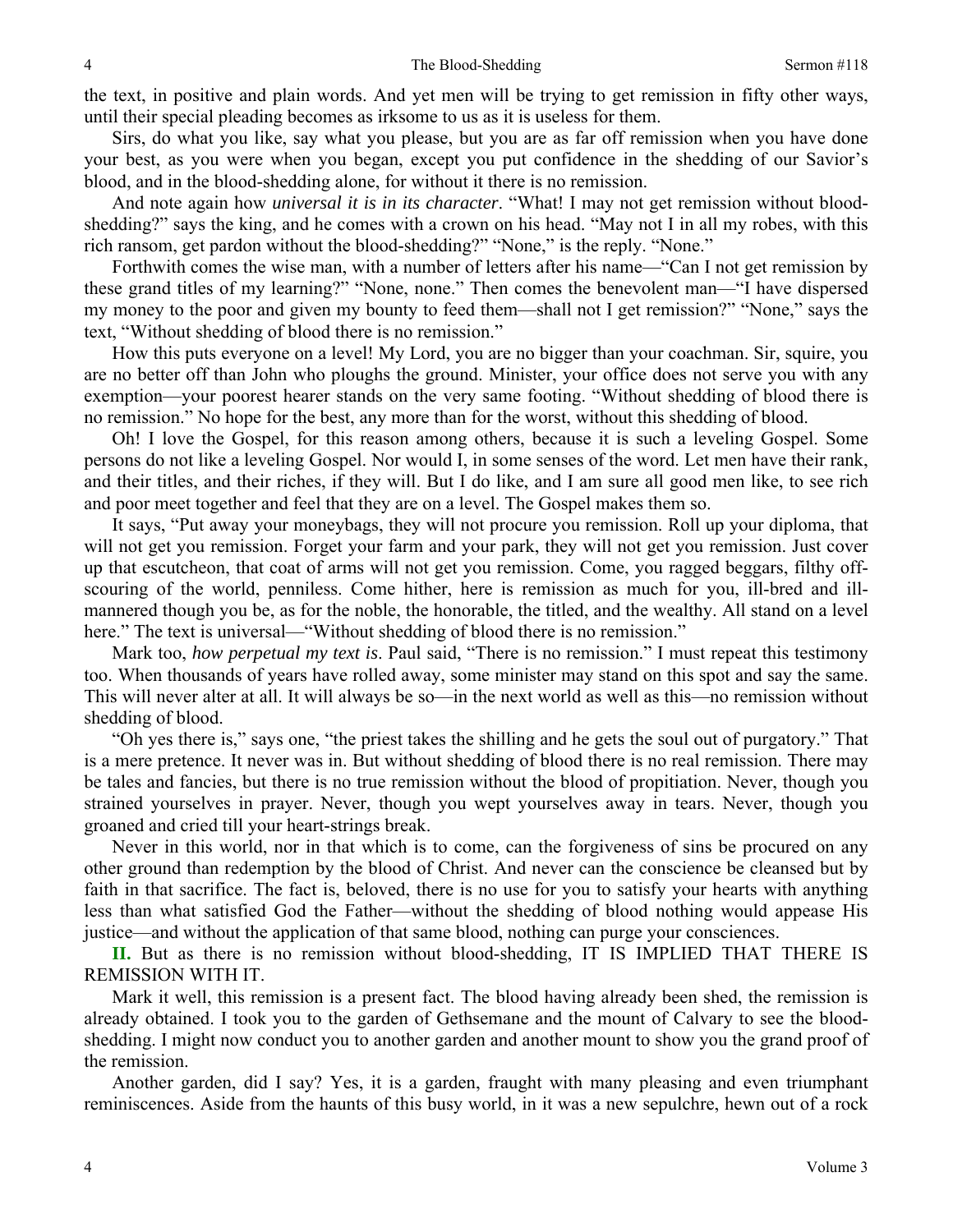where Joseph of Arimathea thought his own poor body would presently be laid. But there they laid Jesus after His crucifixion.

He had stood surety for His people and the law had demanded His blood—death had held Him with a strong grasp. And that tomb was, as it were, the dungeon of His captivity, when, as the good shepherd, He laid down His life for the sheep.

Why, then, do I see in that garden an open, untenanted grave? I will tell you. The debts are paid, the sins are cancelled, the remission is obtained. How, think you? That great Shepherd of the sheep has been brought again from the dead by the blood of the everlasting covenant and in Him also we have obtained redemption through His blood. There, beloved, is the first proof.

Do you ask further evidence? I will take you to Mount Olivet. You shall behold Jesus there with His hands raised like the High Priest of old to bless His people—and while He is blessing them, He ascends—the clouds receiving Him out of their sight. But why, you ask, oh why has He thus ascended and whither is He gone?

Behold He enters, not into the holy place made with hands, but He enters into heaven itself with His own blood, there to appear in the presence of God for us. Now, therefore, we have boldness to draw near by the blood of Christ. The remission is obtained, here is proof the second. Oh believer, what springs of comfort are there here for you.

And now let me commend this remission by the shedding of blood to those who have not yet believed. Mr. Innis, a great Scotch minister, once visited an infidel who was dying. When he came to him the first time, he said, "Mr. Innis, I am relying on the mercy of God. God is merciful and He will never damn a man forever."

When he got worse and was nearer death, Mr. Innis went to him again, and he said, "Oh! Mr. Innis, my hope is gone, for I have been thinking if God be merciful, God is just too. And what if, instead of being merciful to me, He should be just to me? What would then become of me? I must give up my hope in the mere mercy of God. Tell me how to be saved!"

Mr. Innis told him that Christ had died in the stead of all believers—that God could be just and yet the justifier through the death of Christ. "Ah!" said he, "Mr. Innis, there is something solid in that. I can rest on that. I cannot rest on anything else." And it is a remarkable fact that none of us ever met with a man who thought he had his sins forgiven unless it was through the blood of Christ.

Meet a Muslim. He never had his sins forgiven. He does not say so. Meet an Infidel. He never knows that his sins are forgiven. Meet a Legalist. He says, "I hope they will be forgiven," but he does not pretend they are. No one ever gets even a fancied hope apart from this—that Christ, and Christ alone, must save by the shedding of His blood.

Let me tell a story to show how Christ saves souls. Mr. Whitefield had a brother who had been like him, an earnest Christian, but he had backslidden. He went far from the ways of godliness. And one afternoon, after he had been recovered from his backsliding, he was sitting in a room in a chapel house. He had heard his brother preaching the day before and his poor conscience had been cut to the very quick.

Said Whitefield's brother, when he was at tea, "I am a lost man" and he groaned and cried, and could neither eat nor drink. Said Lady Huntingdon, who sat opposite, "What did you say, Mr. Whitefield?" "Madam," said he, "I said, 'I am a lost man.'" "I'm glad of it," said she, "I'm glad of it." "Your ladyship, how can you say so? It is cruel to say you are glad that I am a lost man."

"I repeat it, sir," she said, "I am heartily glad of it." He looked at her, more and more astonished at her barbarity. "I am glad of it," said she, "because it is written, 'The Son of man came to seek and to save that which was lost.'" With the tears rolling down his cheeks, he said, "What a precious Scripture. And how is it that it comes with such force to me? Oh! madam," said he, "madam, I bless God for that. Then He will save me. I trust my soul in His hands. He has forgiven me."

He went outside the house, felt ill, fell upon the ground, and expired. I may have a lost man here this morning. As I cannot say much, I will leave you, good people. You do not want anything.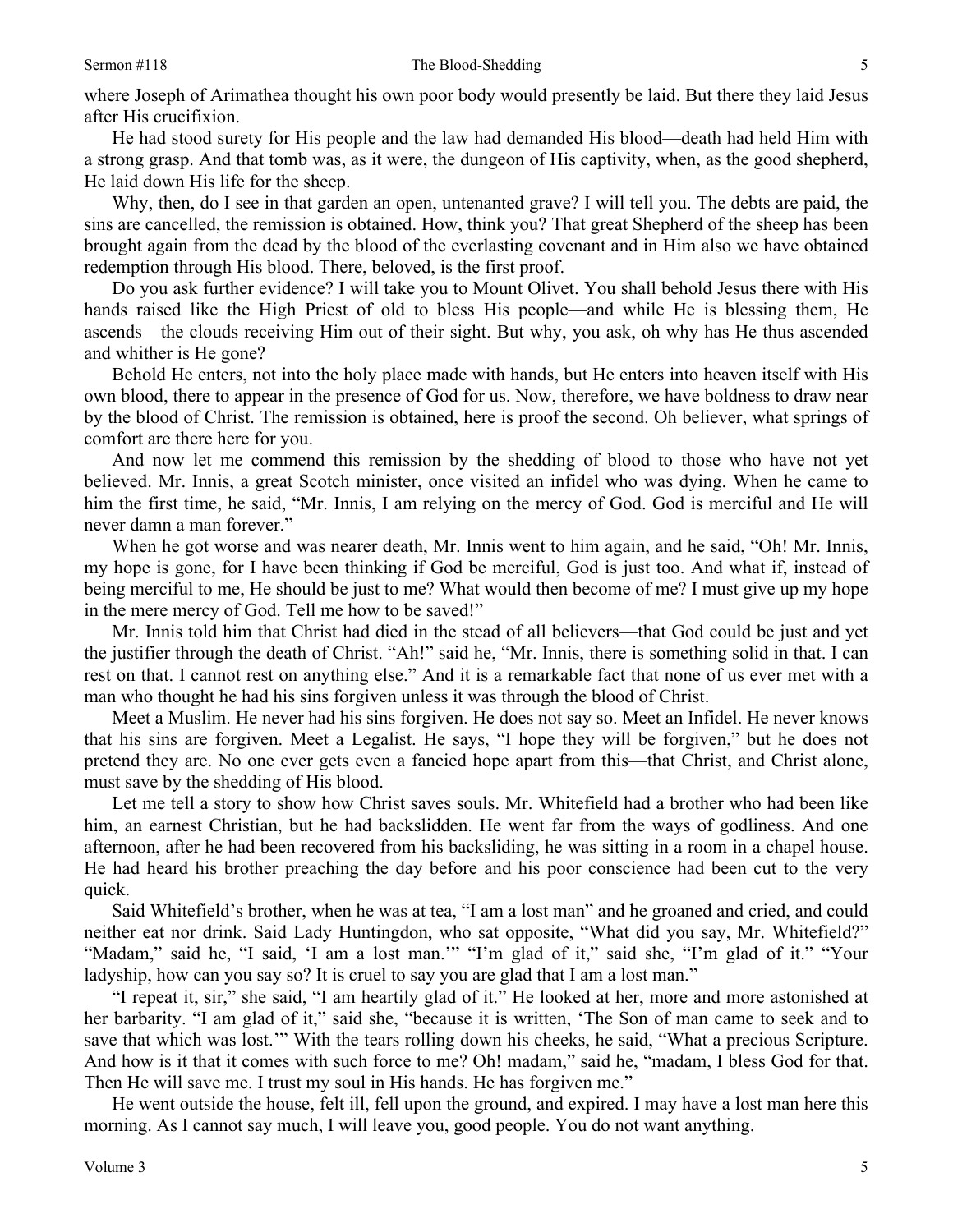Have I got a lost man here? Lost man! Lost woman! Where are you? Do you feel yourself to be lost? I am so glad of it, for there is remission by the blood-shedding. O sinner, are there tears in your eyes? Look through them. Do you see that man in the garden? That man sweats drops of blood for you. Do you see that man on the cross? That man was nailed there for you.

Oh! if I could be nailed on a cross this morning for you all, I know what you would do—you would fall down and kiss my feet, and weep that I should have to die for you. But sinner, lost sinner, Jesus died for you—for you. And if He died for you, you cannot be lost—Christ died in vain for no one. Are you, then, a sinner? Are you convicted of sin because you believe not in Christ? I have authority to preach to you. Believe in His name and you cannot be lost.

Do you say you are no sinner? Then I do not know that Christ died for you. Do you say that you have no sins to repent of? Then I have no Christ to preach to you. He did not come to save the righteous—He came to save the wicked. Are you wicked? Do you feel it? Are you lost? Do you know? Are you sinful? Will you confess it?

Sinner! if Jesus were here this morning, He would put out His bleeding hands and say, "Sinner, I died for you, will you believe Me?" He is not here in person—He has sent His servant to tell you. Won't you believe Him?

"Oh!" but you say, "I am such a sinner." "Ah!" says He, "that is just why I died for you, because you are a sinner." "But" you say, "I do not deserve it." "Ah!" says He, "that is just why I did it." Say you, "I have hated Him." "But," says He, "I have always loved you." "But Lord, I have spit on Your minister and scorned Your Word." "It is all forgiven," says He, "all washed away by the blood which did run from My side. Only believe Me. That is all I ask. And that I will give you. I will help you to believe." "Ah!" says one, "but I do not want a Savior." Sir, I have nothing to say to you except this—"The wrath to come! the wrath to come!"

But there is one who says, "Sir, you do not mean what you say! Do you mean to preach to the most wicked men or women in the place?" I mean what I say. There she is! She is a harlot, she has led many into sin and many into hell. There she is. Her own friends have turned her out of doors. Her father called her a good-for-nothing hussy and said she could never come to the house again. Woman! Do you repent? Do you feel yourself to be guilty? Christ died to save you and you shall be saved.

There he is. I can see him. He was drunk. He has been drunk very often. Not many nights ago I heard his voice in the street, as he went home at a late hour on Saturday night, disturbing everybody. And he beat his wife too. He has broken the Sabbath. And as to swearing, if oaths are like soot, his throat must want sweeping bad enough, for he has cursed God often. Do you feel yourself to be guilty, my hearer? Do you hate your sins and are you willing to forsake them? Then I bless God for you. Christ died for you. Believe!

I had a letter a few days ago from a young man who heard that during this week I was going to a certain town. He said, "Sir, when you come, do preach a sermon that will fit me, for do you know, sir, I have heard it said that we must all think ourselves to be the wickedest people in the world, or else we cannot be saved. I try to think so, but I cannot, because I have not been the wickedest. I want to think so, but I cannot. I want to be saved, but I do not know how to repent enough."

Now, if I have the pleasure of seeing him, I shall tell him, God does not require a man to think himself the wickedest in the world, because that would sometimes be to think a falsehood, there are some men who are not so wicked as others are. What God requires is this—that a man should say, "I know more of myself than I do of other people. I know little about them, and from what I see of myself, not of my actions, but of my heart, I do think there can be few worse than I am. They may be more guilty openly, but then I have had more light, more privileges, more opportunities, more warnings, and therefore I am still guiltier."

I do not want you to bring your brother with you and say, "I am more wicked than he is." I want you to come and say, "Father, I have sinned." You have nothing to do with your brother William—whether he has sinned more or less. Your cry should be, "Father, I have sinned." You have nothing to do with

6

6